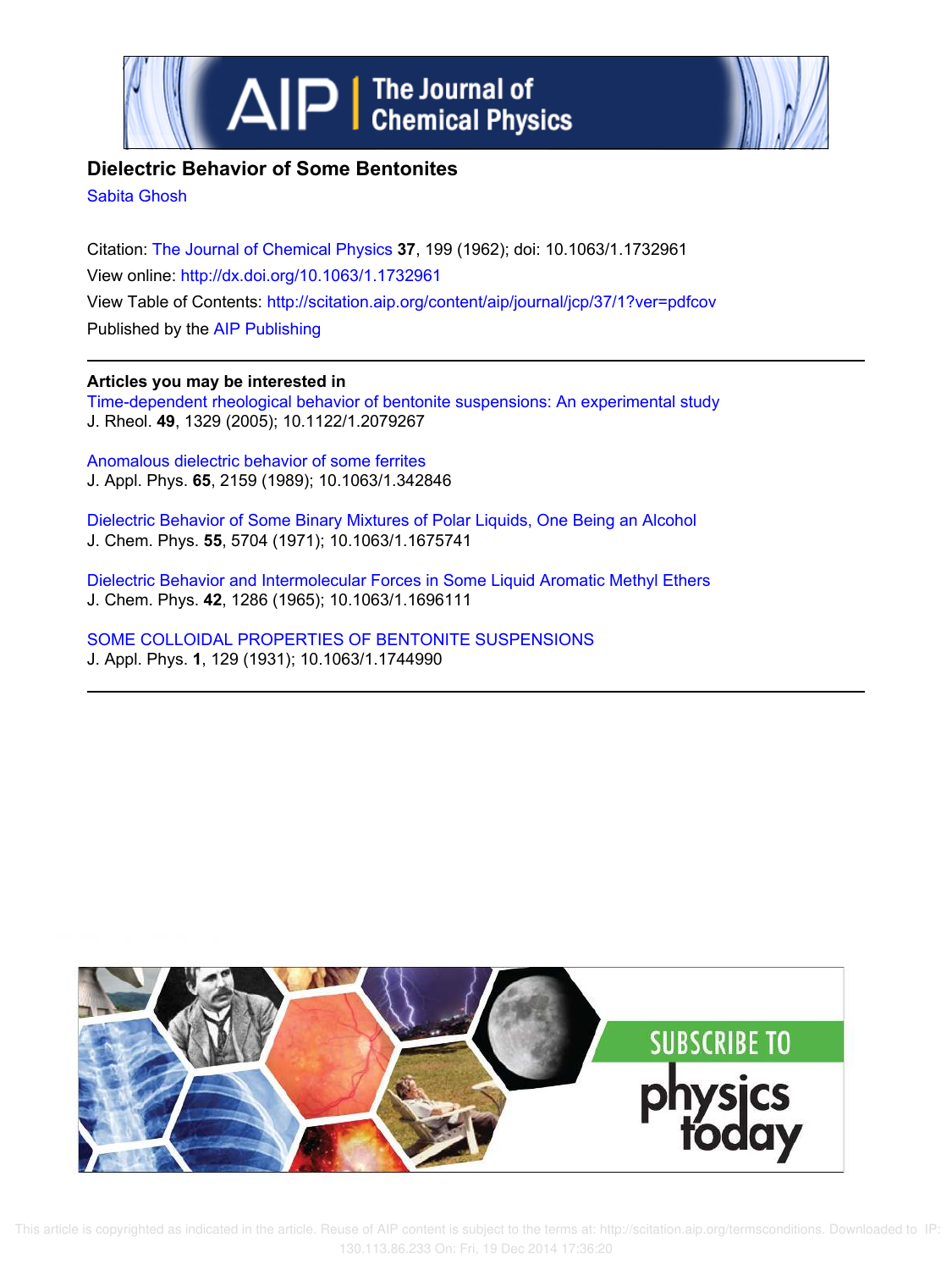reactive nature of HF  $(g)$  on glass. A mixture of HCl and  $H_2$  of known composition gave  $P_{\text{H}_2}/P_{\text{HCl}} =$  $2.1 \left[I_{\text{H}_2}^{+}/I_{\text{HCl}}^{+}\right]$  for 75 V ionizing electrons. For  $P_{\text{H}_2}/P_{\text{HF}}$ we use  $1.5[I_{H_2}^+/I_{HF}^+]$ , anticipating that HF should have a cross section between that for HCl and H<sub>2</sub>. Values of  $K_2$  and  $K_3$  were insensitive to electron

TABLE II. Thermochemical data for reactions involving gaseous boroxine and its Huoro derivatives.

| Reac-<br>tion | Temp.<br>(range)<br>°ĸ | Keq<br>(range)                                    | $\Lambda S^{\circ}$<br>(entropy<br>units) | $\Delta H^{\circ}$<br>(range)<br>(kcal/mole) |
|---------------|------------------------|---------------------------------------------------|-------------------------------------------|----------------------------------------------|
|               |                        | 1246-1326 $4.2\times10^{-3}$ -2.3 $\times10^{-2}$ | $9 + 3$                                   | $24.9 - 21.8$                                |
|               | 1246-1326              | $0.62 - 0.46$                                     |                                           | $-2.2+2.0 -1.5-0.8$                          |
|               | 1246-1326              | $1.0 - 0.63$                                      |                                           | $-2.2+2.0 -2.8-1.6$                          |
|               |                        |                                                   |                                           |                                              |

<sup>8</sup> Entropies for H<sub>2</sub> and HF from reference 4:  $S^{\circ}(\text{B}_3\text{O}_3\text{F}_3) - S^{\circ}(\text{B}_3\text{O}_3\text{F}_2\text{H})$ **estimated.** 

 $\frac{b}{b}$  Assume  $\Delta S^{\circ}$  due mainly to change in symmetry.

energies between 20 and 75 V and to reaction temperature. Increase in  $P_{H_2}/P_{BF_3}$  had little effect on K values although the  $B_3O_3H_2^+/B_2O_3F_3^+$  ratio increased, as expected, with shift in equilibrium toward the more hydrogenated species.

Thermochemical data are summarized in Table II. These data when combined with a heat of formation for  $B_3O_3F_3(g)$  of  $-567$  kcal/mole<sup>5</sup> at 298°K give heats of formation for  $B_3O_3F_2H(g)$ ,  $B_3O_3FH_2(g)$  and  $B_3O_3H_3(g)$  of  $-479\pm5$ ,  $-392\pm6$ , and  $-307\pm8$ kcal/mole, respectively. These data indicate a fairly high stability for  $B_3O_3H_3(g)$  which is assumed to have a six-membered ring structure.

\* Supported by the Advanced Research Projects Agency.

<sup>1</sup> P. Baumgarten and W. Bruns, Ber. deut. chem. Ges. 72B, 1753 (1939); D. L. Hildebrand, L. P. Theard, and A. M. Saul, XVIII International Congress of Pure and Applied Chemistry, Montreal (1961).

<sup>2</sup> R. F. Porter, D. R. Bidinosti, and K. F. Watterson, J. Chem. Phys. 36,2104 (1962).

<sup>3</sup> American Petroleum Institute Research Project 44, Chemical and Petroleum Research Laboratory, Carnegie Institute of Technology (1959).

J. A. N. A. F. Thermochemical Data, Thermal Laboratory, Dow Chemical Company, Midland, Michigan (1960). <sup>6</sup>This value calculated from data in references 2 and 4.

### **Dielectric Behavior of Some Bentonites**

#### SABITA GHOSH

*K haira Laboratory of Physics, University College of Science, Calcutta*  (Received March 1, 1962)

**P**REVIOUS workers<sup>1,2</sup> determined the absorption (loss tangent) of specific clay minerals at different fractional state. REVIOUS workers<sup>1,2</sup> determined the absorption ent frequencies and at different temperatures. In the present communication are given the results of the experiments on the dielectric properties of some Bentonites at various frequencies. These experiments were carried out to find out the relationship between the dielectric properties of these clay minerals and their basal spacings as revealed by x-ray diffraction studies. The measurements included the determination of the dielectric constant  $\epsilon'$ , the loss tangent (tan  $\delta$ ), within the range of frequencies from 100 kc/sec to 4 Mc/sec, and the relaxation time  $\tau$  for the different samples. The minerals which were used originated from Hannover (Germany) and England, and from Kashmir, Assam, and Rajasthan in India. The powdered minerals were sieved through 200-mesh screen, and these were then transferred to a container fitted with two brass electrodes. This served as the experimental condenser.

The instrument used for the measurement of the dielectric constant and the loss tangent as functions of frequency was a precision type of Q meter. With this instrument the dielectric constant and the loss tangent of the different samples were measured in the usual way. The results are shown graphically in Figs. 1 and 2. From Fig. 1, it is clear that the observed dielectric constant of the different samples of Bentonites decreases with the increase of frequency tending to a limiting value at about 3 Mc/sec. The variations of  $\tan \delta$  with the frequency for different samples are shown in Fig. 2. The tan  $\delta$  curves show definite maxima at frequencies which are not the same for all the samples. The values of the relaxation time *T* were obtained from  $\tau = 1/2\pi f_{\text{max}}$ , where  $f_{\text{max}}$  is the frequency for minimum absorption. The values of the frequencies for maximum absorption for the Bentonites from Hannover (Germany), England, Assam, Kashmir (pink variety), Rajasthan, Kashmir (grey variety) were found to be 240, 167, 240, 240, 300, and 167 kc/sec, respectively. The corresponding relaxation times are  $6.6\times10^{-7}$ ,  $9.5\times10^{-7}$ ,  $6.6\times10^{-7}$ ,  $6.6\times10^{-7}$ ,  $5.3\times10^{-7}$ , and  $9.5 \times 10^{-7}$  esc.

Further measurements are in progress with other groups of clay minerals of different sources. Investigations are also in progress on different complexes of



FIG. 1. Variation of dielectric constant with frequency.

t Alfred P. Sloan Fellow.